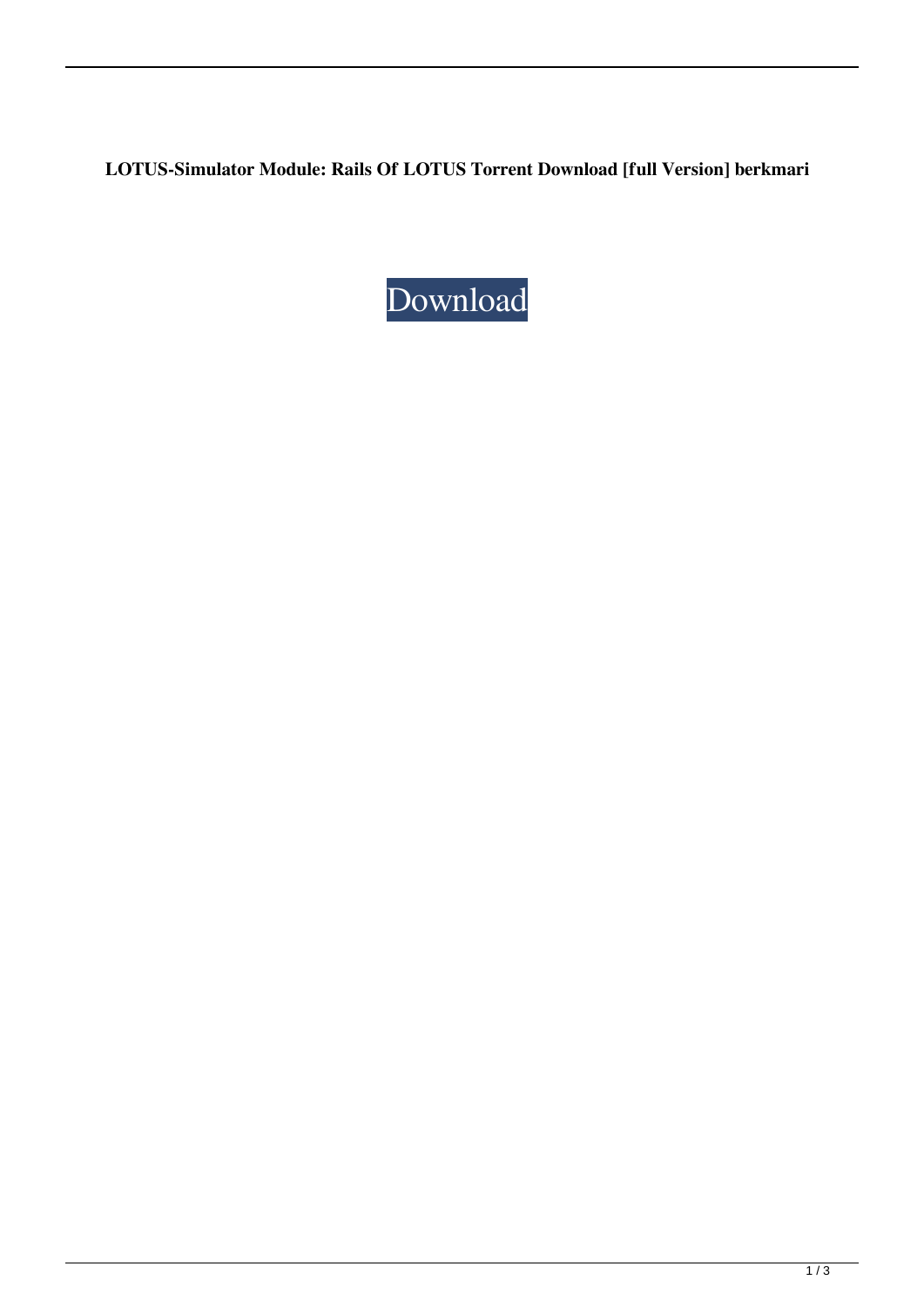blend files that are provided are designed to be self-contained units for use as a base for 3D game content. Just to keep you in the loop, we are just going to see where we are at in the process with the availability of the contract and legal issues at this point. I am unclear whether we should start with the Westinghouse equipment by the end of the year or start with the GE equipment. If we start with the Westinghouse equipment, then we will need to coordinate that with PSM's contracting issue as to their equipment, because it might be that PSM would not want to have any responsibility on the Westinghouse equipment. In order to accomplish the Westinghouse equipment, I have to first get my boss, Bill Bradford, approval on if it is worth our effort. I would like to get Westinghouse in place so we can see if there are other contract issues that might not surface until we see the Westinghouse equipment. I will keep you informed. Lloyd Will 07/11/2000 09:38 AM To: Stanley Horton/Corp/Enron@Enron cc: Subject: ABB equipment contract Stan, I spoke with Keith Dodson, he will be out of the office on vacation until Monday, he will send me an email copy of the most recent email regarding the Westinghouse Equipment Contract. He is going to be meeting with the lawyers today to determine if they have any suggestions. With regard to GE equipment, we have scheduled a meeting tommorrow to determine if we need to do anything regarding the contract or if we are ready to proceed. If we decide to proceed I will be in Houston tomorrow and will need to discuss any issues that might arise with the GE equipment. Please let me know if we need to do anything or if you would like to discuss this further. Thanks, LloydQ: Python, java, stack size? I am not sure how is the python's stack size. The question is how many python's stack size is equal to java's. A: You'll want to check the information on Memory Management